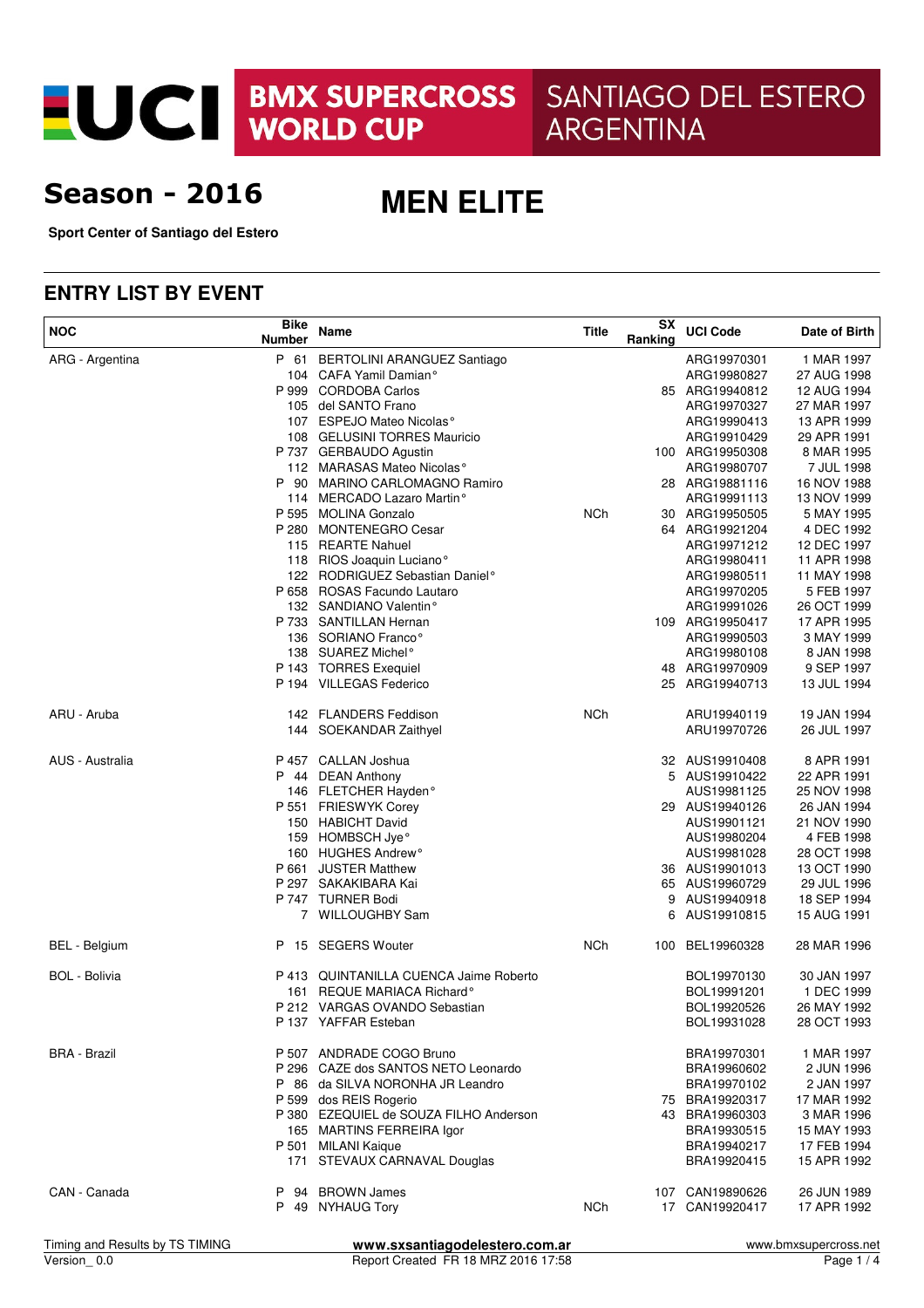EUCI BMX SUPERCROSS

SANTIAGO DEL ESTERO **ARGENTINA** 

## **Season - 2016**

**MEN ELITE**

**Sport Center of Santiago del Estero**

#### **ENTRY LIST BY EVENT**

| <b>NOC</b>           | <b>Bike</b><br><b>Number</b> | Name                                            | Title      | SX<br>Ranking | <b>UCI Code</b> | Date of Birth |
|----------------------|------------------------------|-------------------------------------------------|------------|---------------|-----------------|---------------|
| CAN - Canada         |                              | P 66 PALMER James                               |            |               | 76 CAN19941103  | 3 NOV 1994    |
| CHI - Chile          |                              | P 230 AGUIRRE Diego                             |            |               | CHI19960410     | 10 APR 1996   |
|                      |                              | P 229 AGUIRRE Elias                             |            |               | CHI19920329     | 29 MAR 1992   |
|                      |                              | P 234 CONCHA Jose Miguel                        |            |               | CHI19890109     | 9 JAN 1989    |
|                      |                              | 173 GODOY BECERRA Hernan Felipe <sup>o</sup>    |            |               | CHI19980625     | 25 JUN 1998   |
|                      |                              | 175 GUZMAN Raimundo                             | <b>NCh</b> |               | CHI19931227     | 27 DEC 1993   |
|                      |                              | P 124 MENDEZ GONZALEZ Sebastian Ignacio         |            |               | CHI19920122     | 22 JAN 1992   |
|                      |                              | P 252 PALOMINOS Cristobal                       |            |               | 85 CHI19960320  | 20 MAR 1996   |
|                      |                              | 176 PARDO Bastian <sup>°</sup>                  |            |               | CHI19991019     | 19 OCT 1999   |
|                      |                              | P 220 ROJAS MARTINEZ Francisco Javier           |            |               | CHI19970202     | 2 FEB 1997    |
|                      |                              | 178 SANTOS Nicolas <sup>°</sup>                 |            |               | CHI19991222     | 22 DEC 1999   |
|                      |                              | 183 TIMIS Luciano <sup>°</sup>                  |            |               | CHI19990303     | 3 MAR 1999    |
|                      |                              | P 416 TORRES FLORES Sergio Adolfo               |            |               | CHI19970325     | 25 MAR 1997   |
| COL - Colombia       |                              | 185 AGUDELO David°                              |            |               | COL19980513     | 13 MAY 1998   |
|                      |                              | 186 ARANGO LONDONO Leonardo <sup>o</sup>        |            |               | COL19981004     | 4 OCT 1998    |
|                      |                              | 188 ARBOLEDA OSPINA Diego Alejandro             |            |               | COL19960816     | 16 AUG 1996   |
|                      |                              | P 522 ARENAS CORREA Andres                      |            |               | COL19921101     | 1 NOV 1992    |
|                      |                              | 189 ARIAS RAYO Sebastian <sup>o</sup>           |            |               | COL19980428     | 28 APR 1998   |
|                      |                              | 190 BUITRAGO GOMEZ Juan Jose <sup>o</sup>       |            |               | COL19980412     | 12 APR 1998   |
|                      |                              | 196 CADAVID IDARRAGA Juan Jose                  |            |               | COL19970614     | 14 JUN 1997   |
|                      |                              | P 785 CALIXTO LOPEZ Miguel Alejandro            |            |               | 104 COL19940509 | 9 MAY 1994    |
|                      |                              | 201 COLORADO TANGARIFE Juan Carlos <sup>°</sup> |            |               | COL19990206     | 6 FEB 1999    |
|                      |                              | P 382 DIAZ SERNA Juan Carlos                    |            |               | COL19970513     | 13 MAY 1997   |
|                      |                              | 206 GALLEGO PALACIOS Alejandro°                 |            |               | COL19990125     | 25 JAN 1999   |
|                      |                              | P 717 JIMENEZ CAICEDO Andres Eduardo            |            |               | 62 COL19860827  | 27 AUG 1986   |
|                      |                              | 209 LOPEZ SALAZAR Andres Felipe                 |            |               | COL19930110     | 10 JAN 1993   |
|                      |                              | 215 NAVAS CAMPOS Juan Gabriel <sup>o</sup>      |            |               | COL19990223     | 23 FEB 1999   |
|                      |                              | 218 OLIVELLA RODRIGUEZ S.M.º                    |            |               | COL19980119     | 19 JAN 1998   |
|                      |                              | P 566 OQUENDO ZABALA Carlos Mario               |            |               | 7 COL19871116   | 16 NOV 1987   |
|                      |                              | 219 OSORIO GIRALDO Kevin                        |            |               | COL19951024     | 24 OCT 1995   |
|                      |                              | P 278 RAMIREZ YEPES Carlos Alberto              | <b>NCh</b> |               | 37 COL19940312  | 12 MAR 1994   |
|                      |                              | 225 RESTREPO PULGARIN Felipe°                   |            |               | COL19980122     | 22 JAN 1998   |
|                      |                              | 233 RUIZ MUNOZ Juan Felipe°                     |            |               | COL19990407     | 7 APR 1999    |
|                      |                              | 235 SANCHEZ CIFUENTES Camilo Andres°            |            |               | COL19980120     | 20 JAN 1998   |
|                      |                              | 236 TELLEZ LADINO Miguel Angel <sup>o</sup>     |            |               | COL19981008     | 8 OCT 1998    |
| CZE - Czech Republic |                              | P 103 TUMPACH Stepan                            |            |               | CZE19890526     | 26 MAY 1989   |
| <b>DEN</b> - Denmark |                              | P 191 ANDRESEN Klaus Bogh                       |            |               | 73 DEN19870710  | 10 JUL 1987   |
|                      |                              | P 224 CHRISTENSEN Chris                         |            |               | DEN19960422     | 22 APR 1996   |
|                      |                              | P 30 LAUSTSEN Niklas                            |            |               | 40 DEN19920830  | 30 AUG 1992   |
|                      |                              | P 140 THERKELSEN Jimmi                          |            |               | 76 DEN19910707  | 7 JUL 1991    |
| ECU - Ecuador        |                              | 237 ANDRADE Jose                                |            |               | ECU19960525     | 25 MAY 1996   |
|                      |                              | 238 BORJA CAZAR Juan Francisco°                 |            |               | ECU19990325     | 25 MAR 1999   |
|                      |                              | P 593 CAMPO Alfredo                             |            |               | 14 ECU19930302  | 2 MAR 1993    |
|                      |                              | P 50 FALLA BUCHELY Emilio Andres                | <b>NCh</b> |               | 50 ECU19860612  | 12 JUN 1986   |
|                      |                              | 239 GOYES LARREA Wilson°                        |            |               | ECU19980817     | 17 AUG 1998   |
|                      |                              | 240 JARA Marin°                                 |            |               | ECU19991026     | 26 OCT 1999   |
|                      |                              | P 295 ROURA BARZALLO Jorge Geovanny             |            |               | 100 ECU19950729 | 29 JUL 1995   |
| FRA - France         |                              | P 39 ANDRE Sylvain                              |            |               | 23 FRA19921014  | 14 OCT 1992   |
|                      | P.                           | 26 DARNAND Simba                                |            |               | FRA19950814     | 14 AUG 1995   |
|                      |                              | P 33 DAUDET Joris                               | WChTT      |               | 12 FRA19910212  | 12 FEB 1991   |
|                      |                              |                                                 |            |               |                 |               |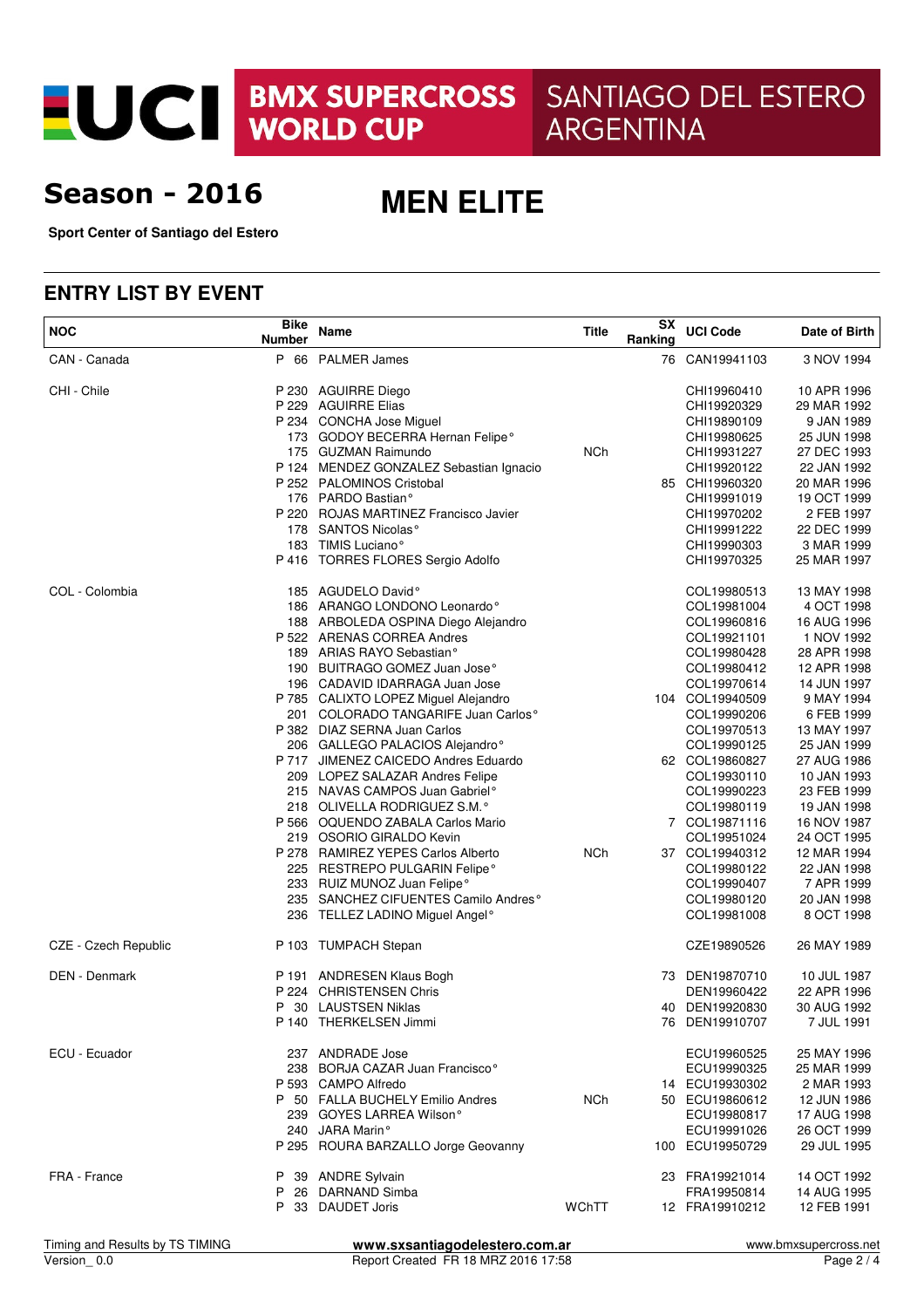EUCI BMX SUPERCROSS

SANTIAGO DEL ESTERO **ARGENTINA** 

## **Season - 2016**

**MEN ELITE**

**Sport Center of Santiago del Estero**

### **ENTRY LIST BY EVENT**

| <b>NOC</b>                      | <b>Bike</b><br><b>Number</b> | Name                                            | <b>Title</b> | SX<br>Ranking  | <b>UCI Code</b> | Date of Birth            |
|---------------------------------|------------------------------|-------------------------------------------------|--------------|----------------|-----------------|--------------------------|
| FRA - France                    | P 31                         | <b>DOUCET Thomas</b>                            |              |                | 85 FRA19930714  | 14 JUL 1993              |
|                                 | P                            | 69 GODET Damien                                 |              |                | 18 FRA19861110  | 10 NOV 1986              |
|                                 | P 399                        | <b>GONZALEZ BERNARD Xavier</b>                  |              |                | FRA19961001     | 1 OCT 1996               |
|                                 |                              | P 73 LUKIE Simon                                |              |                | 65 FRA19930301  | 1 MAR 1993               |
|                                 |                              | P 100 MAHIEU Romain                             |              |                | 49 FRA19950217  | 17 FEB 1995              |
|                                 |                              | P 436 MIR Amidou                                |              | 3              | FRA19950101     | 1 JAN 1995               |
|                                 |                              | P 120 PELLUARD Vincent                          |              |                | 82 FRA19900531  | 31 MAY 1990              |
|                                 |                              | P 972 RACINE Romain                             |              |                | 85 FRA19970107  | 7 JAN 1997               |
|                                 |                              | P 29 RENCUREL Jeremy                            |              |                | 69 FRA19950413  | 13 APR 1995              |
| <b>GBR</b> - Great Britain      |                              | P 211 EVANS Kyle                                |              | 19             | GBR19930926     | 26 SEP 1993              |
|                                 |                              | P 696 WHYTE Tre                                 | <b>NCh</b>   | 38             | GBR19931020     | 20 OCT 1993              |
|                                 |                              |                                                 |              |                |                 |                          |
| GER - Germany                   |                              | P 689 BAIER Maik                                |              |                | 109 GER19890620 | 20 JUN 1989              |
|                                 |                              | P 198 BERNHART Jacob                            |              |                | GER19960819     | 19 AUG 1996              |
|                                 |                              | 243 BLÜMLEIN Louis                              |              |                | GER19950302     | 2 MAR 1995               |
|                                 |                              | P 572 BRETHAUER Luis                            |              |                | 47 GER19920914  | 14 SEP 1992              |
|                                 |                              | P 997 SCHAUB Philipp                            |              |                | GER19970724     | 24 JUL 1997              |
|                                 |                              | P 994 SCHMIDT Julian                            |              |                | 96 GER19941210  | 10 DEC 1994              |
|                                 |                              | P 227 WEBSTER Liam                              |              |                | GER19970917     | 17 SEP 1997              |
|                                 |                              |                                                 |              |                |                 |                          |
| HUN - Hungary                   |                              | P 697 BUJAKI Bence                              | <b>NCh</b>   |                | HUN19930925     | 25 SEP 1993              |
| ITA - Italy                     |                              | P 133 CRISTOFOLI Roberto                        |              |                | 109 ITA19900129 | 29 JAN 1990              |
|                                 |                              | P 117 FANTONI Giacomo                           |              |                | 109 ITA19910318 | 18 MAR 1991              |
|                                 |                              | P 74 FURLAN Mattia                              |              |                | 74 ITA19930605  | 5 JUN 1993               |
|                                 |                              | P 421 RICCARDI Romain                           | <b>NCh</b>   |                | 42 ITA19880726  | 26 JUL 1988              |
| JAM - Jamaica                   | P 876                        | <b>BYNDLOSS Maliek</b>                          |              |                | JAM19950321     | 21 MAR 1995              |
|                                 |                              |                                                 |              |                |                 |                          |
| JPN - Japan                     |                              | 245 IKEGAMI Taichi°                             |              |                | JPN19990318     | 18 MAR 1999              |
|                                 |                              | P 38 MATSUSHITA Tatsumi                         |              |                | JPN19910924     | 24 SEP 1991              |
|                                 |                              | P 993 NAGASAKO Yoshitaku                        | NCh          |                | 65 JPN19930916  | 16 SEP 1993              |
| LAT - Latvia                    |                              | P 996 KRIGERS Kristens                          |              |                | 63 LAT19960825  | 25 AUG 1996              |
|                                 |                              | P 81 STROMBERGS Maris                           |              |                | 16 LAT19870310  | 10 MAR 1987              |
|                                 |                              | P 127 TREIMANIS Edzus                           |              | 11             | LAT19880421     | 21 APR 1988              |
| NED - Netherlands               | P 241                        | <b>BENSINK Niels</b>                            |              |                | 72 NED19961110  | 10 NOV 1996              |
|                                 |                              | P 921 HARMSEN Joris                             |              | 35             | NED19921126     | 26 NOV 1992              |
|                                 |                              | P 92 JASPERS Martijn                            |              |                | 39 NED19870211  | 11 FEB 1987              |
|                                 | $\mathbf{1}$                 | <b>KIMMANN Niek</b>                             | WCh          | $\overline{2}$ | NED19960520     | 20 MAY 1996              |
|                                 |                              | P 78 LINK Mark                                  |              |                | 57 NED19950227  | 27 FEB 1995              |
|                                 |                              | P 42 SCHIPPERS Jay                              |              |                | 85 NED19961118  | 18 NOV 1996              |
|                                 |                              | P 121 van der BIEZEN Raymon                     |              |                | 53 NED19870114  | 14 JAN 1987              |
|                                 |                              | P 192 van der BURG Dave                         |              |                | 55 NED19930710  | 10 JUL 1993              |
|                                 |                              | P 148 van GENDT Twan                            |              |                | 26 NED19920609  |                          |
|                                 |                              | 2 van GORKOM Jelle                              | <b>NCh</b>   |                | 8 NED19910105   | 9 JUN 1992<br>5 JAN 1991 |
| NOR - Norway                    |                              | P 40 NAVRESTAD Tore                             | NCh          |                | 71 NOR19960219  | 19 FEB 1996              |
|                                 |                              |                                                 |              |                |                 |                          |
| NZL - New Zealand               |                              | P 949 CAMERON Mathew                            |              |                | 34 NZL19850221  | 21 FEB 1985              |
|                                 |                              | P 22 FRANKS Daniel                              |              |                | 52 NZL19931002  | 2 OCT 1993               |
|                                 |                              | P 279 JONES Trent                               | NCh          |                | 20 NZL19940812  | 12 AUG 1994              |
| PER - Peru                      |                              | 248 MAMANI RUFFASTO Jose Francisco <sup>®</sup> |              |                | PER19990118     | 18 JAN 1999              |
| Timing and Results by TS TIMING |                              | www.sxsantiagodelestero.com.ar                  |              |                |                 | www.bmxsupercross.net    |